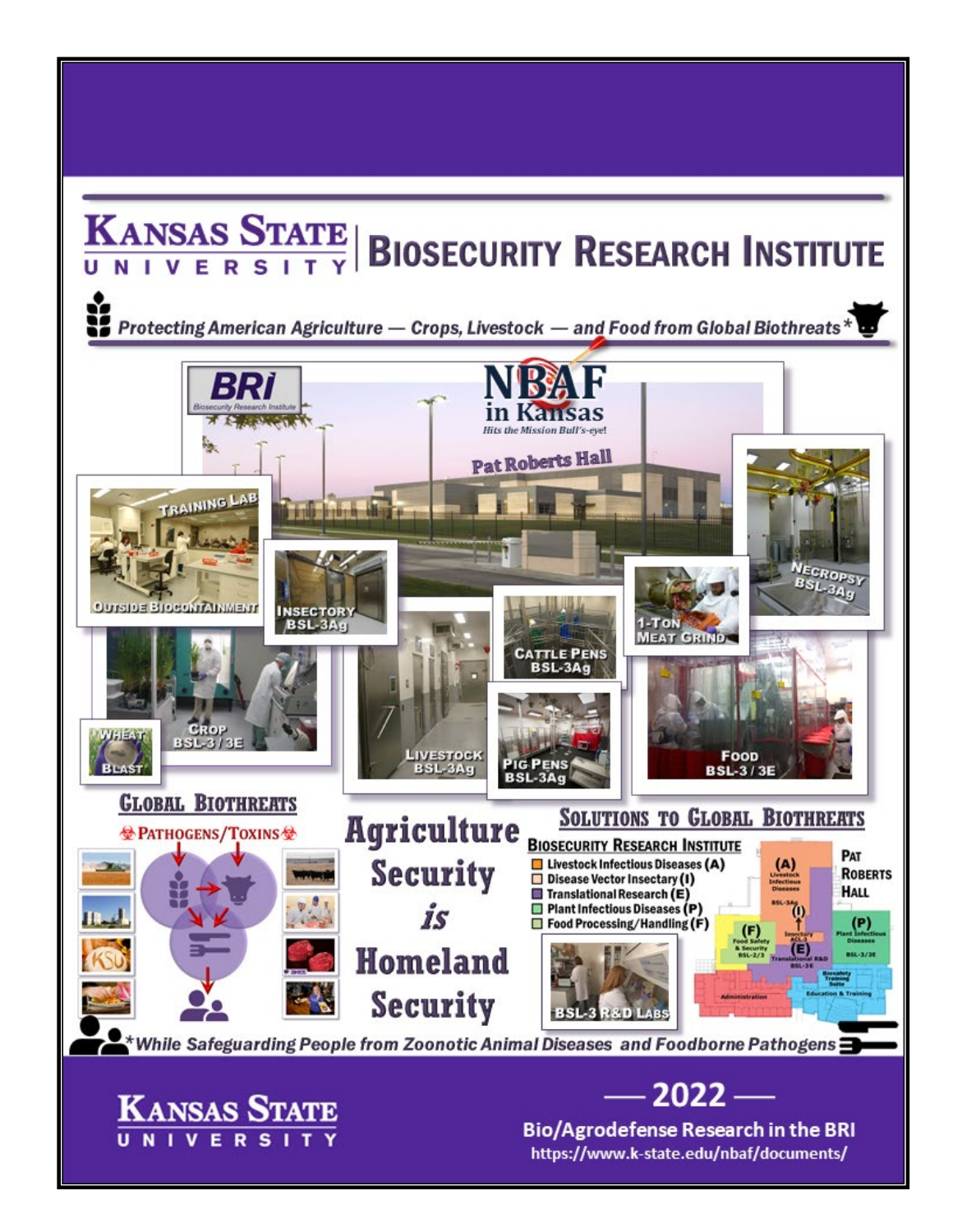|                                               | <b>KANSAS STATE</b>                                 | <b>BIOSECURITY RESEARCH INSTITUTE</b>                                                                                                                                                                                                          |                           |                                                                             |                                                 |  |
|-----------------------------------------------|-----------------------------------------------------|------------------------------------------------------------------------------------------------------------------------------------------------------------------------------------------------------------------------------------------------|---------------------------|-----------------------------------------------------------------------------|-------------------------------------------------|--|
| IVER<br>U N<br><b>Date</b>                    | S <sub>1</sub><br><b>Principal</b><br>Investigators | <b>Infectious Disease/</b><br><b>Disease Pathogen</b>                                                                                                                                                                                          | <b>BRI</b><br>R&D<br>Area | <b>Select Agent</b><br>(CDC or USDA)<br><b>Registration</b>                 | <b>Transfer</b><br>or Permit<br><b>Approval</b> |  |
| <b>BRI PROJECTS PENDING</b>                   |                                                     |                                                                                                                                                                                                                                                |                           |                                                                             |                                                 |  |
|                                               |                                                     | 2022: Richt, K-State, SARS-CoV-2, (1) Coinfection in Pigs, (2) Transmission in Rats, and (3) Transmission in Goats;<br>(4) Shi, K-State, Vesicular Stomatitis Virus, Trial in Pigs; (5) Mitzel, USDA, Japanese Encephalitis, R&D in Mosquitoes |                           |                                                                             |                                                 |  |
| <b>BRI PROJECTS ONGOING</b><br><b>Started</b> |                                                     |                                                                                                                                                                                                                                                |                           |                                                                             |                                                 |  |
| 11/2009                                       | <b>Valent</b><br><b>K-State</b>                     | <b>Wheat Blast</b><br>Lab R&D and Development of<br><b>Resistant Wheat Varieties</b>                                                                                                                                                           | P                         | <b>NA</b>                                                                   | Approved<br><b>PPQ</b>                          |  |
| 01/2012                                       | <b>Wilson/Drolet</b><br><b>USDA</b>                 | <b>Exotic Bluetongue</b><br>Lab R&D                                                                                                                                                                                                            | P/E`                      | <b>NA</b>                                                                   | <b>Approved</b>                                 |  |
| 05/2012                                       | Richt<br><b>K-State</b>                             | <b>Highly Pathogenic Avian</b><br>Influenza (HPAI)<br>Lab R&D and in Pigs & Chickens                                                                                                                                                           | A/E                       | <b>Approved</b>                                                             | <b>Approved</b><br>Domestic &<br>Foreign        |  |
| 07/2012                                       | <b>Higgs</b><br><b>K-State</b>                      | <b>Western Equine</b><br><b>Encephalitis Virus</b><br>Lab R&D                                                                                                                                                                                  | A/E/P                     | <b>NA</b>                                                                   | NA                                              |  |
| 08/2012                                       | Higgs<br><b>K-State</b>                             | <b>Yellow Fever</b><br>Lab R&D and in Mosquitoes                                                                                                                                                                                               | A/E/P/I                   | <b>NA</b>                                                                   | <b>NA</b>                                       |  |
| 09/2012                                       | Higgs<br><b>K-State</b>                             | Chikungunya Virus<br>Lab R&D and in Mice                                                                                                                                                                                                       | A/E/P/I                   | <b>NA</b>                                                                   | <b>NA</b>                                       |  |
| 03/2013                                       | Shi<br><b>K-State</b>                               | <b>Chinese Porcine Reproductive &amp;</b><br><b>Respiratory Syndrome Virus</b><br>(PRRS) Lab R&D and in Pigs                                                                                                                                   | A/E                       | <b>NA</b>                                                                   | <b>Approved</b>                                 |  |
| 04/2013                                       | <b>Wilson: USDA</b><br>Richt/Ma: K-State            | <b>Rift Valley Fever (RVF)</b><br><b>NBAF DISEASE</b><br>Lab & Small Animal R&D                                                                                                                                                                | A/E                       | <b>Approved</b>                                                             | <b>Approved</b>                                 |  |
| 06/2014                                       | <b>Wilson: USDA</b><br><b>Richt: K-State</b>        | <b>Rift Valley Fever (RVF)</b><br><b>NBAF DISEASE</b><br>In Sheep and Cattle                                                                                                                                                                   | A/E                       | <b>Approved</b><br>1 <sup>st</sup> U.S. BSL-3Ag<br><b>Livestock R&amp;D</b> | <b>NA</b>                                       |  |
| 06/2014                                       | Vanlandingham/<br>Higgs<br>K-State                  | Japanese Encephalitis (JE)<br><b>NBAF DISEASE</b><br>Lab R&D and in Mice and Pigs                                                                                                                                                              | A/P                       | <b>NA</b>                                                                   | <b>NA</b>                                       |  |
| 04/2015                                       | Phebus<br><b>K-State</b>                            | Shiga Toxin-producing<br>Escherichia coli (STEC)<br><b>Food Processing Scale R&amp;D</b>                                                                                                                                                       | F                         | <b>NA</b>                                                                   | Approved                                        |  |
| 05/2015                                       | Shi<br><b>K-State</b>                               | <b>Classical Swine Fever (CSF)</b><br><b>NBAF DISEASE</b><br>Lab R&D and in Livestock                                                                                                                                                          | A/E/P                     | <b>Approved</b>                                                             | NA                                              |  |
| 03/2016                                       | Vanlandingham<br><b>K-State</b>                     | <b>Zika Virus</b><br>Lab R&D and in Mice                                                                                                                                                                                                       | A/P                       | <b>NA</b>                                                                   | Approved                                        |  |
| 07/2016                                       | Richt<br><b>K-State</b>                             | African Swine Fever (ASF)<br><b>NBAF DISEASE</b><br><b>Lab R&amp;D and in Livestock</b>                                                                                                                                                        | A/E                       | <b>Approved</b>                                                             | NA                                              |  |
| 09/2017                                       | Higgs<br><b>K-State</b>                             | <b>Usutu Virus</b><br>Lab R&D                                                                                                                                                                                                                  | P                         | ΝA                                                                          | Approved                                        |  |
| 06/2018                                       | Vanlandingham<br><b>K-State</b>                     | <b>Cache Valley Fever Virus</b><br><b>Lab R&amp;D and Vector-borne</b><br><b>Transmission in Sheep</b>                                                                                                                                         | A/E/P/I                   | <b>NA</b>                                                                   | Approved                                        |  |
| 07/2018                                       | Shi<br><b>K-State</b>                               | <b>African Swine Fever (ASF)</b><br><b>NBAF DISEASE</b><br>Lab R&D and in Livestock                                                                                                                                                            | A/E                       | <b>Approved</b>                                                             | ΝA                                              |  |
| 11/2018                                       | Noronha/Mitzel<br><b>USDA</b>                       | Japanese Encephalitis (JE)<br><b>NBAF DISEASE</b><br>Lab R&D and in Pigs                                                                                                                                                                       | P/E                       | <b>NA</b>                                                                   | NA                                              |  |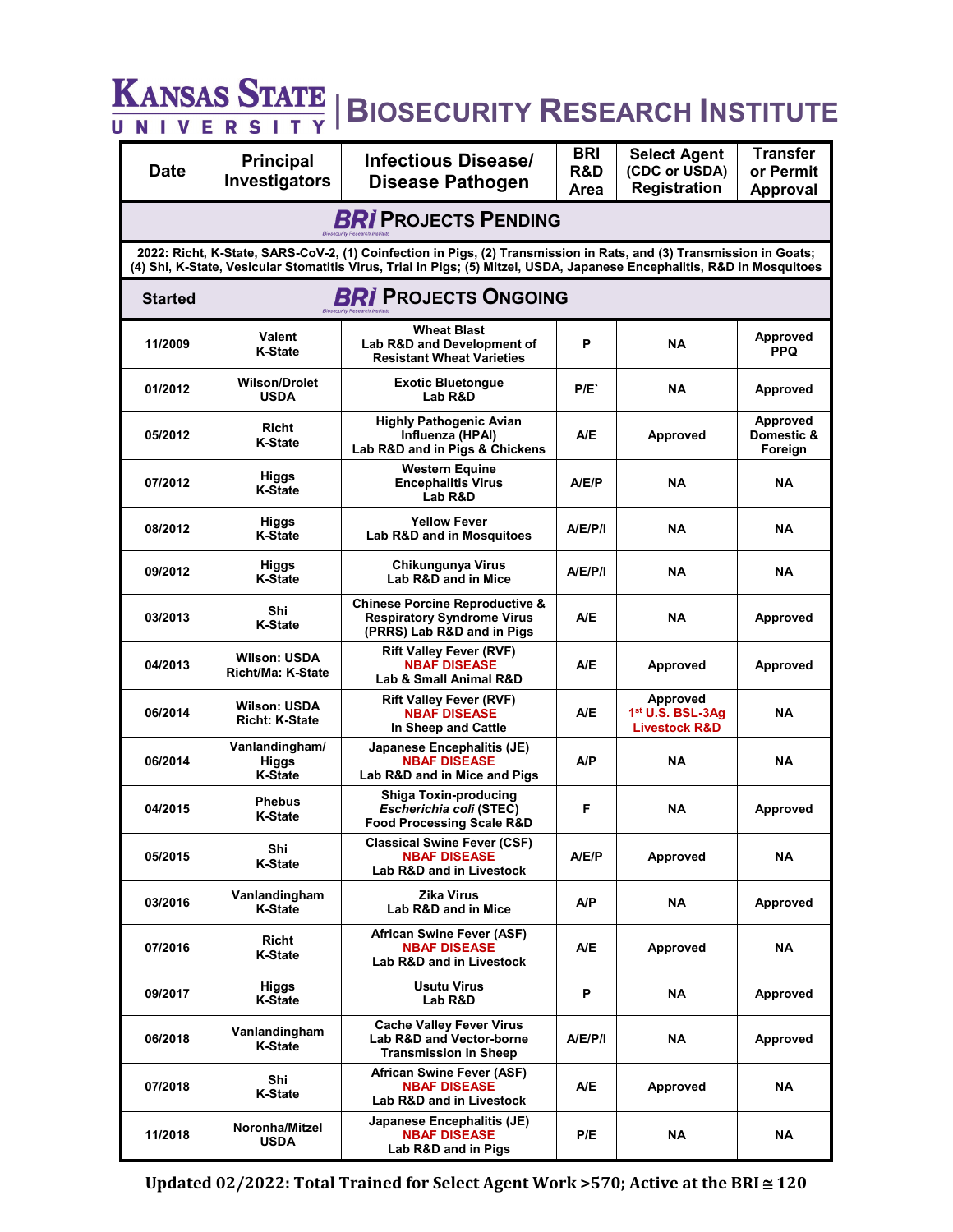## **KANSAS STATE | BIOSECURITY RESEARCH INSTITUTE**

| <b>Date</b> | <b>Principal</b><br>Investigators                    | Infectious Disease/<br>Disease Pathogen                                                   | <b>BRI</b><br>R&D<br>Area | <b>Select Agent</b><br>(CDC or USDA)<br><b>Registration</b> | <b>Transfer</b><br>or Permit<br>Approval |
|-------------|------------------------------------------------------|-------------------------------------------------------------------------------------------|---------------------------|-------------------------------------------------------------|------------------------------------------|
| 12/2018     | <b>Stack</b><br><b>K-State</b>                       | <b>Raythayibacter toxicus</b><br>Lab R&D                                                  | Е                         | Approved                                                    | Approved<br><b>PPQ</b>                   |
| 09/2019     | <b>Phebus</b><br><b>K-State</b>                      | Salmonella spp.<br><b>Commercial Pork Processing</b><br><b>Intervention Treatments</b>    | F                         | <b>NA</b>                                                   | <b>NA</b>                                |
| 04/2020     | Richt<br><b>K-State</b>                              | SARS-CoV-2<br><b>Vaccine and Diagnostic Test</b><br><b>Development</b>                    | E                         | <b>NA</b>                                                   | <b>NA</b>                                |
| 05/2020     | Niederwerder<br><b>K-State</b>                       | African Swine Fever (ASF)<br><b>NBAF DISEASE</b><br><b>Transmission in Pig Feed</b>       | Е                         | Approved                                                    | <b>NA</b>                                |
| 05/2020     | Vanlandingham/<br>Huang: K-State                     | <b>SARS-CoV-2</b><br><b>Inactivation in Donated</b><br><b>Blood Supply Bags</b>           | P                         | <b>NA</b>                                                   | <b>NA</b>                                |
| 08/2020     | Huang<br><b>K-State</b>                              | <b>Yellow Fever Virus</b><br>Lab R&D in Mice                                              | A/P                       | <b>NA</b>                                                   | <b>NA</b>                                |
| 09/2020     | Richt<br><b>K-State</b>                              | <b>Classical Swine Fever (CSF)</b><br><b>NBAF DISEASE</b><br>Lab R&D and in Pigs          | A/E                       | Approved                                                    | <b>NA</b>                                |
| 01/2021     | Thurston/Phebus/<br>Gragg/Trinetta<br><b>K-State</b> | <b>SARS-CoV-2</b><br><b>Decontamination in Meat</b><br><b>Processing and Food Service</b> | F/A                       | <b>NA</b>                                                   | <b>NA</b>                                |
| 02/2021     | Richt<br><b>K-State</b>                              | <b>SARS-CoV-2</b><br><b>Vaccine Candidate Testing</b><br>in Hamsters                      | Е                         | <b>NA</b>                                                   | <b>NA</b>                                |

## **Ended BRI PROJECTS COMPLETED**

**TWELVE PROJECTS, 2008-13: (1) Hesse/Rowland, PRRS Virus & Circovirus in pigs; (2) Richt, Pandemic H1N1 in pigs; (3) Oberst, Plague, Brucellosis, Anthrax, Tularemia food detection; (4) Rajagopalan [NanoScale], Anthrax, Glanders, Vaccinia inactivation; (5) Phebus, 2,000 lb. Hamburger grinds with Shiga toxin-producing** *E. coli***; (6) Wilson/Richt, Rift Valley Fever MP12 [NBAF] in sheep & cattle; (7) Higgs, Barmah Forest & Ross River Viruses R&D; (8) McVey, Rift Valley Fever MP12 [NBAF] in mice; (9) Phebus, 2,000 lb. Hamburger grinds with Anthrax Sterne strain; (10) Ma/Richt, Swine influenza in pigs; (11) Ma/Richt, H7N9 influenza in pigs; (12) Hesse, Porcine Epidemic Diarrhea Virus in pigs.** 

| 02/2014 | Ma/Richt<br><b>K-State</b>      | Swine Influenza<br>In Mice                                                                           | A     | <b>NA</b>                                                           | Approved  |
|---------|---------------------------------|------------------------------------------------------------------------------------------------------|-------|---------------------------------------------------------------------|-----------|
| 04/2014 | <b>Phebus</b><br><b>K-State</b> | Anthrax<br><b>Sterne (Vaccine) Strain</b><br><b>Food Threat Modeling Studies</b>                     | F     | <b>NA</b>                                                           | Approved  |
| 04/2014 | <b>Phebus</b><br><b>K-State</b> | Plague; Anthrax; Tularemia<br><b>Food Threat Modeling Studies</b>                                    | F/P   | <b>Approved</b>                                                     | Approved  |
| 12/2015 | Shi<br><b>K-State</b>           | <b>Classical Swine Fever (CSF)</b><br><b>NBAF DISEASE</b><br>Synthetic Virus R&D & in Pigs           | A/E   | Approved<br>1 <sup>st</sup> Non-Federal<br><b>Livestock R&amp;D</b> | <b>NA</b> |
| 01/2016 | <b>Phebus</b><br><b>K-State</b> | <b>Foodborne Pathogens</b><br><b>School Lunch Safety Study with</b><br><b>Hospitality Management</b> | F     | <b>NA</b>                                                           | Approved  |
| 06/2016 | Ganta<br><b>K-State</b>         | Rickettsiae rickettsia<br><b>Vaccine Trial in Dogs</b>                                               | A     | <b>NA</b>                                                           | <b>NA</b> |
| 07/2016 | <b>Phebus</b><br><b>K-State</b> | <b>Foodborne Pathogens</b><br><b>Commercial Scale Sausage</b><br><b>Processing Study</b>             | F     | <b>NA</b>                                                           | Approved  |
| 03/2017 | Richt<br><b>K-State</b>         | <b>Vesicular Stomatitis Virus (VSV)</b><br><b>NBAF-RELATED</b><br>VSV-Ebola Vaccine Trial in Pigs    | A/E/P | <b>NA</b>                                                           | Approved  |